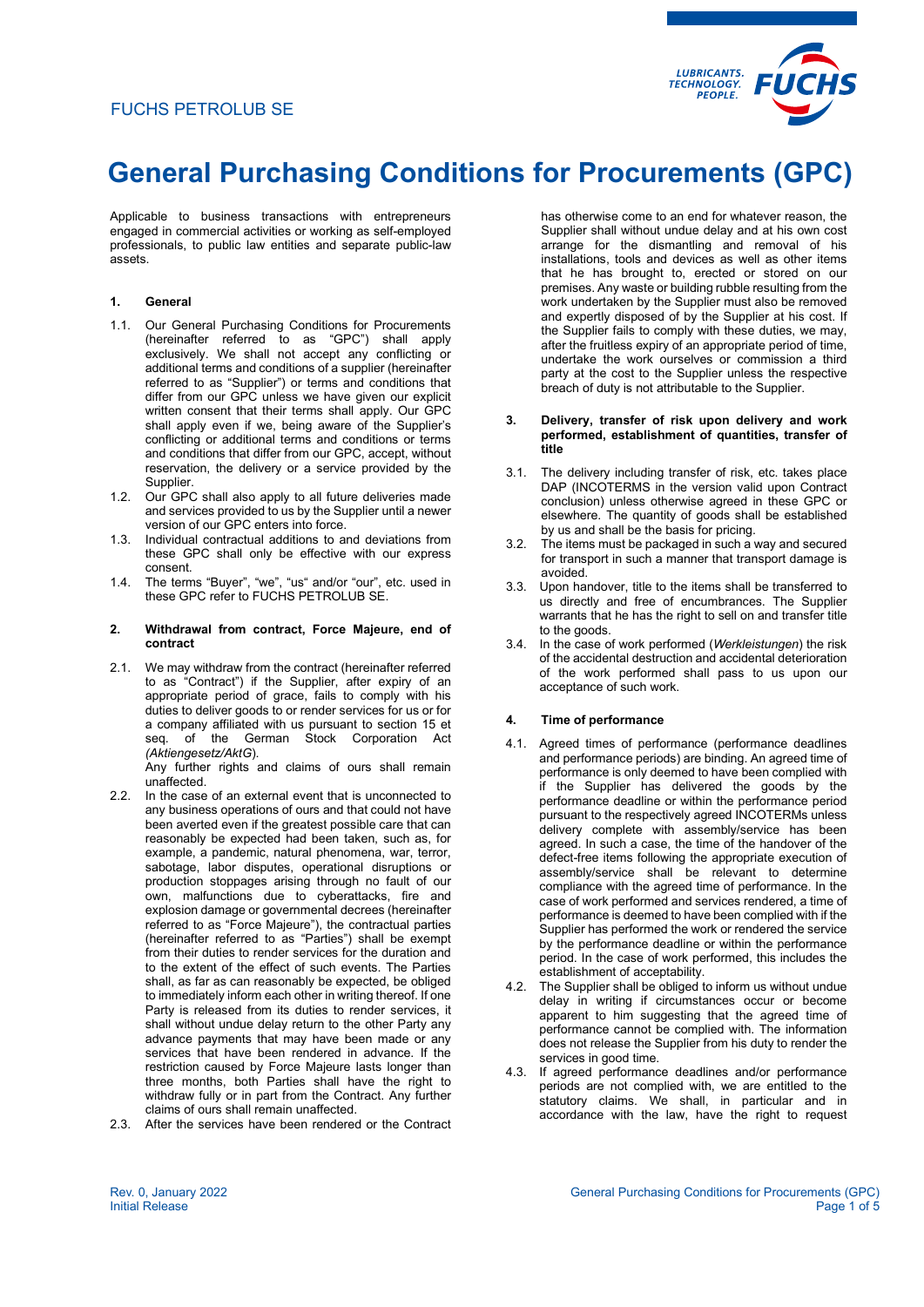

damages in lieu of the service and/or withdraw from the Contract after the fruitless expiry of an appropriate period of time (unless such a period of time can be avoided). We shall furthermore have the right, in the event of a delay of performance caused by the Supplier, to request the payment of a contractual penalty of 0.5 percent of the net value of the Contract for each week or part thereof but of no more than 5 percent of the net value of the Contract unless the delayed performance is not attributable to the Supplier. If we accept performance, we must reserve the contractual penalty at the latest until the date when final payment is made. Cases of Force Majeure shall be excluded. Any further rights of ours shall remain unaffected. Our right to performance shall not be excluded until the Supplier, at our request, has paid us damages in lieu of performance. Acceptance of delayed performance does not constitute a waiver of damages or contractual penalties.

- 4.4. Unconditional acceptance of a delayed delivery or performance does not constitute a waiver of damages that we, on account of late delivery or performance, are entitled to request.
- 4.5. Partial deliveries and partial performance shall, on principle, not be permitted unless we have explicitly consented thereto in writing and acceptance thereof can be reasonably expected from us.

#### **5. Inspection of defects upon delivery, acceptance of work performed**

- 5.1. Following deliveries, we shall notify the Supplier of any apparent (detected or detectable) defects as soon as the goods have been received, and hidden defects immediately after detection. The notification is deemed to be made on time if, in the case of apparent defects, it is received by the Supplier within a period of 10 working days calculated from the date of delivery or, in the case of hidden defects, within a period of 10 working days after detection; if, during the normal course of business, an inspection of the delivered goods cannot be performed within 10 working days after delivery, the period of timely notification shall be extended accordingly. In the case of deliveries that consist of a large amount of identical goods, we shall inspect an adequate quantity of the delivered goods to check for defects. If the goods, due to the inspection, were to become unsellable, the quantity to be inspected shall be reduced accordingly. If individual random samples of a delivery are defective, we may, at our discretion, request the removal of the defective items by the Supplier or, in accordance with the law, make claims for defects concerning the entire delivery. If, due to defects, an inspection beyond the extent customary for entry controls were to become necessary, the Supplier shall bear the costs of such inspection. If the notification were to arrive late or not at all, its timely dispatch shall suffice.
- 5.2. Upon completion, the work performed shall be accepted by us within an adequate period of time unless, due to the quality of the work performed, acceptance is excluded. In such a case, either party shall have the right to request a formal acceptance (*förmliche Abnahme*). Formal acceptance shall, unless otherwise agreed, take place in the presence of both Parties. Acceptance shall be documented in a certificate of acceptance. This also

applies to unsuccessful attempts at achieving acceptance. We shall be reimbursed by the Supplier for any costs arising from unsuccessful attempts at achieving acceptance unless the unsuccessful attempt at achieving acceptance is not attributable to the Supplier. Any further claims of ours shall be unaffected. Acceptance may also be refused if several immaterial defects are detected that, when added together, turn out to be material. Acceptance of partial deliveries shall be excluded unless we have, in advance, agreed thereto in writing.

#### **6. Liability for defects involving deliveries and work performed**

- 6.1. If the goods delivered or the work performed were to be defective, we shall, irrespective of our statutory claims, have the right to request that the Supplier, at our discretion and by way of subsequent performance, either remedy the defects (concerning delivery and work performed) or deliver defect-free goods (concerning deliveries) or engage in the performance of new work (concerning work performed). In the event of subsequent performance, the Supplier undertakes to bear all expenditure including, in particular, transport, travel, labor and material costs. This shall also apply if, in the case of deliveries, the goods have been taken to a location other than that indicated by us as the delivery address.
- 6.2. If the Supplier fails to comply with his obligation of subsequent performance within an appropriate time frame set by us, we may ourselves undertake the necessary measures at the expense and risk of the Supplier or ask a third party to do so. This does not apply to deliveries if the Supplier is not responsible for the owed performance not taking place upon expiry of the period of grace. As far as deliveries and work performed are concerned, setting a deadline can be dispensed with if the Supplier rejects both types of subsequent performance or if subsequent performance has failed or if we cannot be reasonably expected to accept such performance. Furthermore, the setting of a deadline may be dispensed with if special circumstances arise that, upon consideration of the interests of both Parties, justify the immediate assertion of claims for defects. Special circumstances arise in particular in urgent cases where subsequent performance by the Supplier is unlikely to compensate us for the imminent disadvantage suffered by us. If the setting of a deadline can be dispensed with, we shall have the right to undertake the necessary measures at the expense and risk of the Supplier even without unsuccessful expiry of an appropriate period of grace as long as we inform the Supplier thereof. Any further claims of ours shall remain unaffected.
- 6.3. The receipt of the goods and the processing of goods that have not yet been established as defective and criticized as well as the payment, the subsequent placement of orders and the commissioning of further work to be performed do not mean that we approve of the delivery or work performed or waive any claims for defects.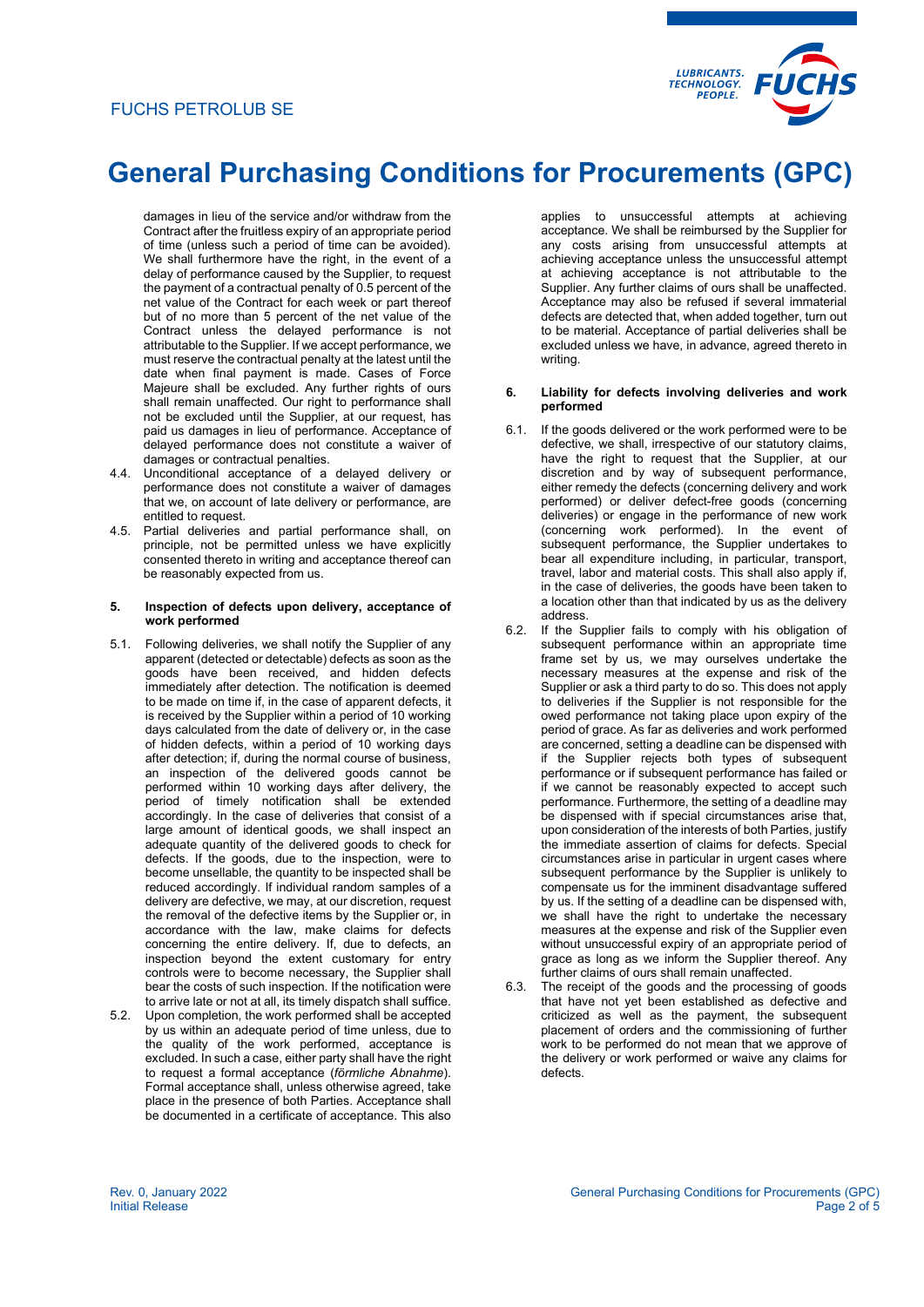# FUCHS PETROLUB SE



# **General Purchasing Conditions for Procurements (GPC)**

- 6.4. Our claims for defects are subject to a limitation period of 36 months. In the case of deliveries, the period commences upon receipt of the goods, and in the case of work performed, it commences upon its acceptance. This period of limitations does not apply if the Supplier has deceitfully concealed the defect or if the subsequent sentence suggests otherwise. Notwithstanding sentence one, the period of limitations shall be five years if,
	- (i) in the case of deliveries, defective goods have been used in the customary way for a structure and caused its defectiveness or if
	- (ii) in the case of deliveries or work performed, there has been a defect of the structure or if
	- (iii) in the case of work performed, its success consists in the production, maintenance or change of one item or in the rendering of planning or monitoring services for such item.

As to any defects criticized or otherwise indicated by us within the period of limitations, the claims for defects become time-barred at the earliest six months after the complaint has been made.

- 6.5. In the case of deliveries made to us by the Supplier, we have, apart from being entitled to making claims for defects, unrestricted statutory rights of recourse within a supply chain, provided that our claims for defects do not require the setting of an otherwise necessary deadline if we are obliged to take back goods that we sold on or if the purchase price paid to us has been reduced or if we are otherwise held liable for the defectiveness.
- 6.6. Further warranties of the Supplier shall remain unaffected.

#### **7. Product liability, release, third-party liability insurance**

- 7.1. The Supplier shall be obliged to indemnify us from claims made by third parties and release us from any product liability in Germany or abroad unless, based on the principles of product liability law, he is not responsible for the defect of the product. Any further claims of ours shall remain unaffected.
- 7.2. The Supplier shall, as part of his indemnification obligation, bear all costs arising from potential legal proceedings and all expenses resulting from or in connection with any warning, exchange or recall measures carried out by us. We shall – as far as possible and as far as we can be reasonably expected to do so – notify the Supplier of the content and extent of any measures to be carried out and we shall give him an opportunity to state his case. The Supplier shall assist us with the measures to be carried out to the best of his knowledge and undertake all measures requested by us that he can be reasonably expected to perform.
- 7.3. The Supplier warrants to take out and maintain an extended product liability and recall insurance policy offering worldwide coverage and a level of cover appropriate for the goods and work performed, which amounts to at least 3 million euros fo personal injury for each individual person, a minimum of 5 million euros per property damage and a minimum of 5 million euros for pecuniary loss. The Supplier shall, at our request, prove to us the taking out and existence of such an extended product liability and recall insurance policy. The Supplier

refrains from engaging in any act and any omission that could put at risk the insurance cover. Any further claims of ours shall remain unaffected.

7.4. If the Supplier fails to duly meet his obligation as set forth in the preceding paragraph 3, we shall have the right but are not obliged to take out an extended product liability and recall insurance policy at the Supplier's cost.

### **8. Property rights**

- 8.1. We reserve all ownership rights, copyrights and other property rights to images, drawings, computations and other documents that we make available to the Supplier. They must not be made available to third parties without our explicit written consent and must only be used for the production of the goods and/or the rendering of the services based on our order. After completion of the order, they must be returned to us without request and without undue delay.
- 8.2. The Supplier warrants that the delivery and use of the goods and/or services does not breach any German or foreign patents, German utility models, licenses or other property and copyrights of third parties. This does not apply if the goods have been developed by us.
- 8.3. If we are held liable by a third party, the Supplier shall be obliged to indemnify us from such claims.
- 8.4. The indemnification obligation of the Supplier refers to all costs that arise from or in connection with claims made by a third party. We shall in particular have the right to obtain permission to use the goods from the third party at the cost of the supplier. The indemnification obligation does not apply if the Supplier is not responsible for the breach of the property rights of third parties.

#### **9. Sub-contractors**

The use of third parties for contractual performance (in particular sub-contractors of whatever rank) and/or their exchange requires our prior written consent. If the Supplier intends from the outset to use third parties to ensure contractual performance, the Supplier must notify us thereof upon submission of his bid.

#### **10. Statutory minimum wage, posting of workers, ban of illegal employment**

10.1. The Supplier shall ensure that the sub-contractors and personnel agencies used by him to execute contracts for us, pay their staff the statutory minimum wage in accordance with the German Minimum Wage Act (*Mindeslohngesetz/MiLoG*) and/or at least the minimum hourly rates on the basis of the statutory provisions pursuant to section 3a of the German Act on the Provision of Temporary Employees (*Arbeitnehmerüberlassungsgesetz/AÜG*) or, if the services to be rendered are subject to the area of application covered by the German Posted Workers Act (*Arbeitnehmerentsendegesetz/AEntG*), the minimum wage stipulated for the relevant industry. He must also ensure that the mandatory statutory obligations concerning the payment of contributions to the Germany social security system, the employers' liability insurance associations and other institutions such as the joint institutions of the contractual partners engaged in collective agreements set out in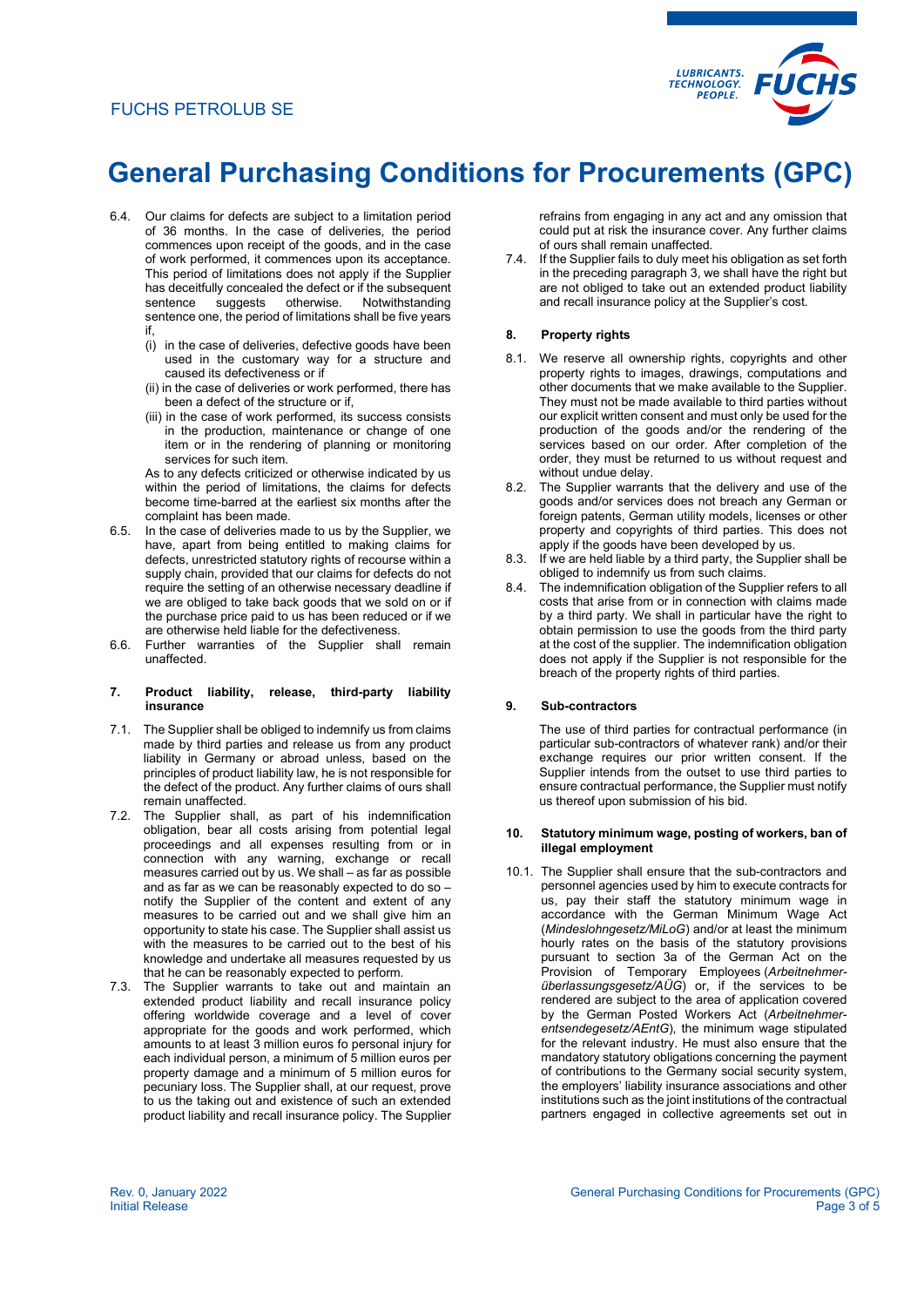

section 8 of the German Posted Workers Act (*Arbeitnehmerentsendegesetz/AEntG*) are complied with.

- 10.2. The Supplier shall, when choosing subcontractors and personnel agencies, ascertain whether the requirements set out under paragraph 10.1 are met and obligate them in writing to comply with the requirements. In addition, he shall ask them to provide a written confirmation that they in turn request compliance with the same requirements from the subcontractors and personnel agencies commissioned by them.
- 10.3. In the event that we are justifiably held liable by an employee of the Supplier or by an employee of a subcontractor (irrespective of the subcontractor's rank), or by an employee of a personnel agency considering us to be a guarantor, for the payment of the statutory minimum wage or the minimum wage paid in the industry or if we are held liable for the payment of contributions by one of the institutions of the contractual parties engaged in collective agreements set out in section 8 of the German Posted Workers Act (*Arbeitnehmerentsendegesetz/AEntG*), the Supplier shall indemnify us against such claims. This does not apply if he is not responsible for the breach of obligation. Any further claims of ours shall remain unaffected.
- 10.4. We shall have the right to terminate the Contract with the Supplier without notice if we are justifiably held liable under the provisions concerning the guarantor's liability pursuant to the German Minimum Wage Act (*Mindeslohngesetz/MiLoG*) or Posted Workers Act (*Arbeitnehmerentsendegesetz/AEntG*). Any further claims of ours shall remain unaffected.

### **11. Prices**

- 11.1. Unless otherwise agreed, the price indicated in a Contract is deemed to be a fixed price. Furthermore, unless otherwise agreed in writing, the price for deliveries is DAP (INCOTERMS in the version valid upon Contract completion) and includes in particular the costs for packaging, shipping (including shipping facilities) and transport to the delivery address provided by us as well as other public levies. If, in individual cases, the shipping and transport costs are not included in the price and if we have agreed in writing to pay the shipping and transport costs, this shall only apply to the costs for the most inexpensive type of shipping and transport even if, to ensure compliance with the agreed delivery times, a faster type of transport may be required.
- 11.2. All prices are net prices excluding the respectively valid sales tax. If the goods are subject to a sales tax, it shall be calculated separately at the respectively valid rate.

# **12. Billing, payment conditions**

12.1. Bills can only be processed by us if they – according to the specification contained in our orders and delivery call-ups – list the order number or delivery call-up number included therein. A single copy of each bill that must include the invoice number and other details that facilitate allocation is to be sent to the respective printed address; it must not be added to the actual delivery. The Supplier shall be responsible for all consequences resulting from non-compliance with these obligations

unless he can prove that they are not attributable to him.

12.2. Unless otherwise agreed, bills shall be paid either within 14 days with a rebate of 2 percent being deducted for early payment, or within 30 days net from their due date and receipt of both the bill and the goods and/or the rendering of the service. Payment shall take place following invoice verification. In the case of defective delivery or defective work performed we shall have the right to postpone payment without losing our right to rebates, early-payment discounts or similar reductions until the Contract has been duly performed. The payment period shall therefore not commence until all defects have been fully remedied. If it is incumbent upon the Supplier to provide material tests, inspection certificates, quality documents or other information, the receipt of the goods shall trigger the start of the payment period only after the Supplier has also handed over to us the documents owed.

#### **13. Compliance and social standards**

- 13.1. The Supplier warrants, that
	- (i) he has not violated and will not violate any national or international laws against bribery, corruption and restrictions of competition when concluding and executing this Contract and that neither the Supplier nor, to the knowledge of the Supplier, his employees or persons acting on behalf of the Supplier have offered or will offer any direct or indirect payment in cash or in-kind or other advantages for the benefit of a public official or any other person, including our company organs or employees, in order to obtain an unlawful or improper advantage or contract; and
	- (ii) in connection with the provision of the services or any of them, the Supplier will duly observe at all times throughout the period of this Contract all applicable laws and regulations.
- 13.2. The Supplier warrants to comply with the 10 principles of the UN Global Compact and the 4 basic principles of the International Labor Organization (ILO).
- 13.3. The Supplier shall demand the obligations set out under this paragraph 13 equally from its business partners.

## **14. Export control and customs**

- 14.1. The Supplier must comply with the respective applicable requirements set forth in national and international export, customs and foreign trade legislation. It is generally the responsibility of the Supplier to obtain any necessary shipping or export licenses for his goods unless, in line with the applicable foreign trade law, instead of the Supplier it is we or a third party who are obliged to apply for such licenses.
- 14.2. The Supplier shall provide us in writing and as early as possible with all the information and data required by us to comply with the applicable foreign trade laws concerning the export, shipping and import as well as, in the case of resale, the re-export of the goods and services; we shall require the following information for each item and each service:
	- (i) all applicable export list items of the German Foreign Trade Regulation or the Dual-Use Regulation of the EU if the item is subject to an export list item;
	- (ii) the Export Classification Number (ECCN) according

General Purchasing Conditions for Procurements (GPC) Page 4 of 5